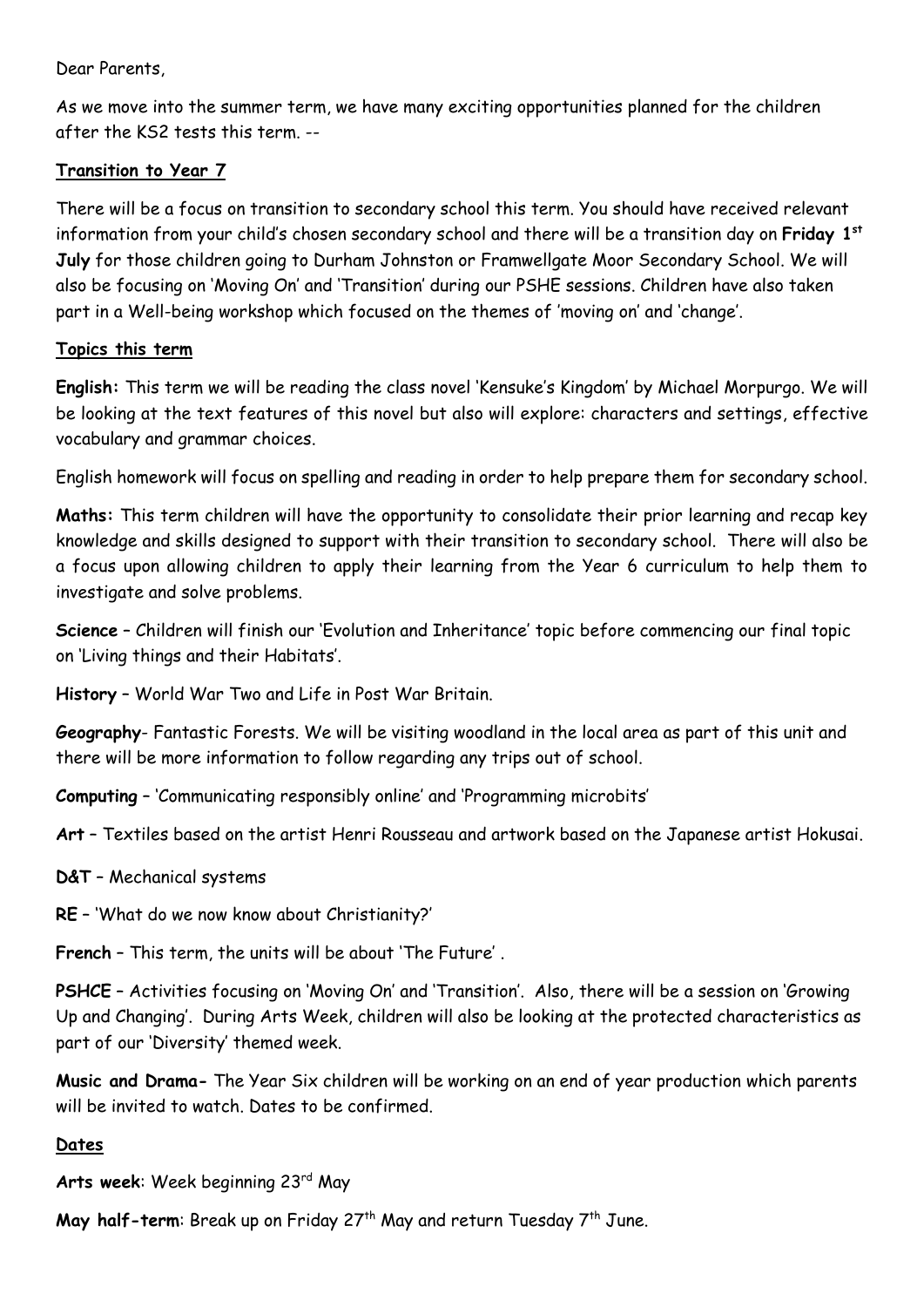## **Timetable**

Please find attached a copy of our summer term timetable. This is to give you an idea about what your child has learned each day but is subject to change (other than PE).

PE will continue to be on a Thursday. Please remember that your child should come to school already dressed for PE. Our class will continue to access Forest Schools throughout the year and we will let you know in advance so that appropriate clothing can be worn to school on those days.

#### **Homework**

In Year 6, children will receive Maths and Spelling homework on a Wednesday, to be completed by the following Monday. Children should continue to read as much as possible at home and they should have their school reading book in their bag on a daily basis so that they are able to read their books within school.

We hope your child will enjoy their final term in Year 6. Please remind your child to bring a water bottle in to school each day and also sun cream when needed, especially as the weather gets warmer. If you have any queries, please do not hesitate to contact us.

#### **Activity Week**

In week beginning the  $27<sup>th</sup>$  June the Year Six children will take part in an activity week where there will be many activities for them to be involved in such as rowing, a walk in the local area, the 'Cave Bus' and other activities. There will be more information to follow closer to the week.

Yours sincerely

Mrs. C. Frew, Miss. E. Pringle and Mrs. C. Black

#### **Year 6 Timetable – Summer term**

| Monday    | English            | B | English | L             | Maths                         | Maths                         |
|-----------|--------------------|---|---------|---------------|-------------------------------|-------------------------------|
| Tuesday   | English            | R | Maths   | U             |                               | Science                       |
| Wednesday | English            | E | Maths   | ${\sf N}$     | Art/DT<br>(ICT every 2 weeks) | Art/DT<br>(ICT every 2 weeks) |
| Thursday  | English            | A | Maths   | $\mathcal{C}$ | RE                            | <b>PSHE</b>                   |
| Friday    | History/ Geography | K | Music   | н             | PE                            | French                        |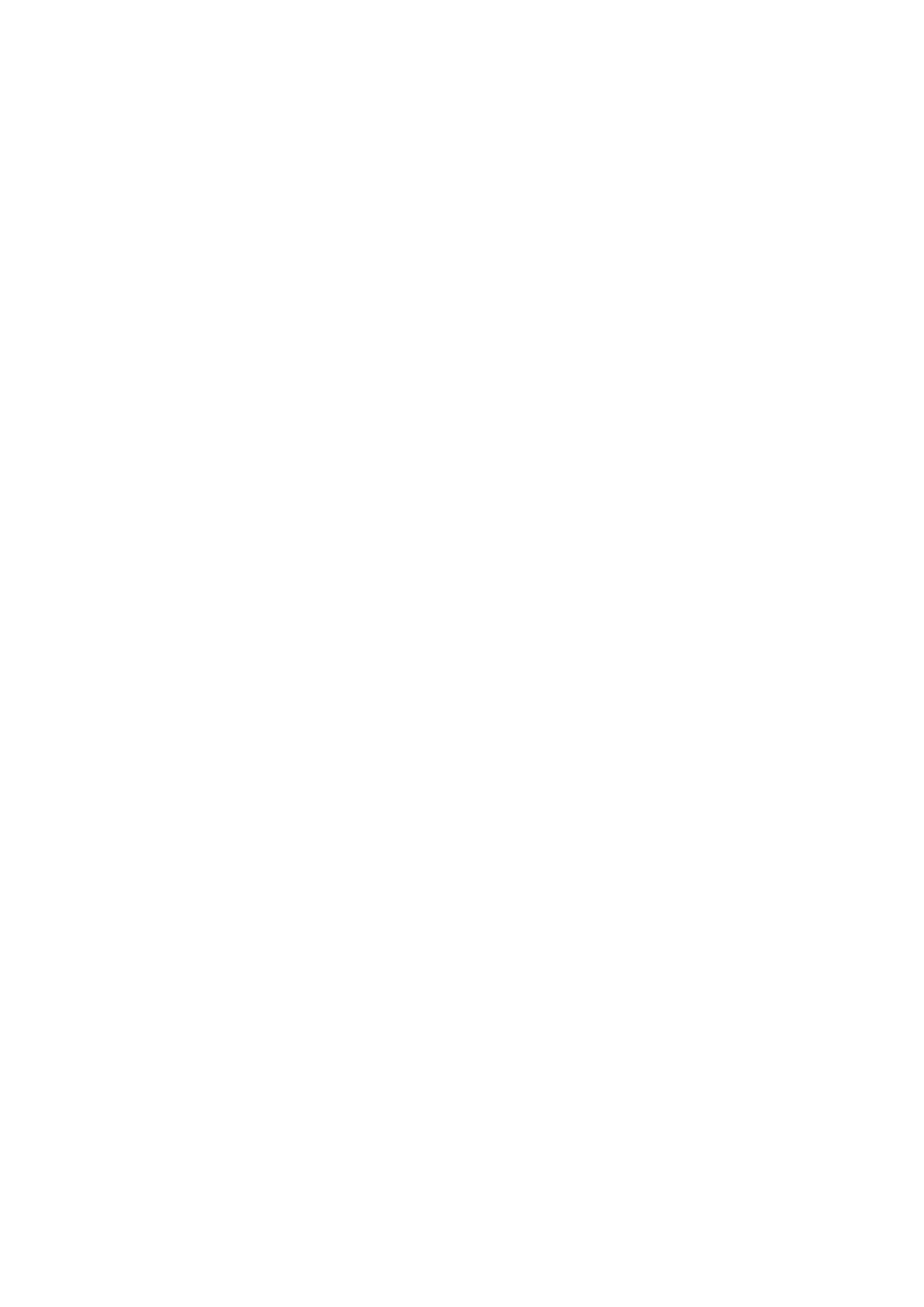## Spelling word list for Year 3 and Year 4



100 words that children in England are expected to be able to spell by the end of Year 4 (age 9). How many can you spell?

| accident(ally) | disappear    | interest       | pressure        |
|----------------|--------------|----------------|-----------------|
| actual(ly)     | early        | island         | probably        |
| address        | earth        | knowledge      | promise         |
| answer         | eight/eighth | learn          | purpose         |
| appear         | enough       | length         | quarter         |
| arrive         | exercise     | library        | question        |
| believe        | experience   | material       | recent          |
| bicycle        | experiment   | medicine       | regular         |
| breath         | extreme      | mention        | reign           |
| breathe        | famous       | minute         | remember        |
| build          | favourite    | natural        | sentence        |
| busy/business  | February     | naughty        | separate        |
| calendar       | forward(s)   | notice         | special         |
| caught         | <b>fruit</b> | occasion(ally) | <b>straight</b> |
| centre         | grammar      | often          | strange         |
| century        | qroup        | opposite       | strength        |
| certain        | quard        | ordinary       | suppose         |
| circle         | quide        | particular     | surprise        |
| complete       | heard        | peculiar       | therefore       |
| consider       | heart        | perhaps        | though/although |
| continue       | height       | popular        | thought         |
| decide         | history      | position       | through         |
| describe       | imogine      | possess(ion)   | various         |
| different      | increase     | possible       | weight:         |
| difficult      | important    | potatoes       | woman/women     |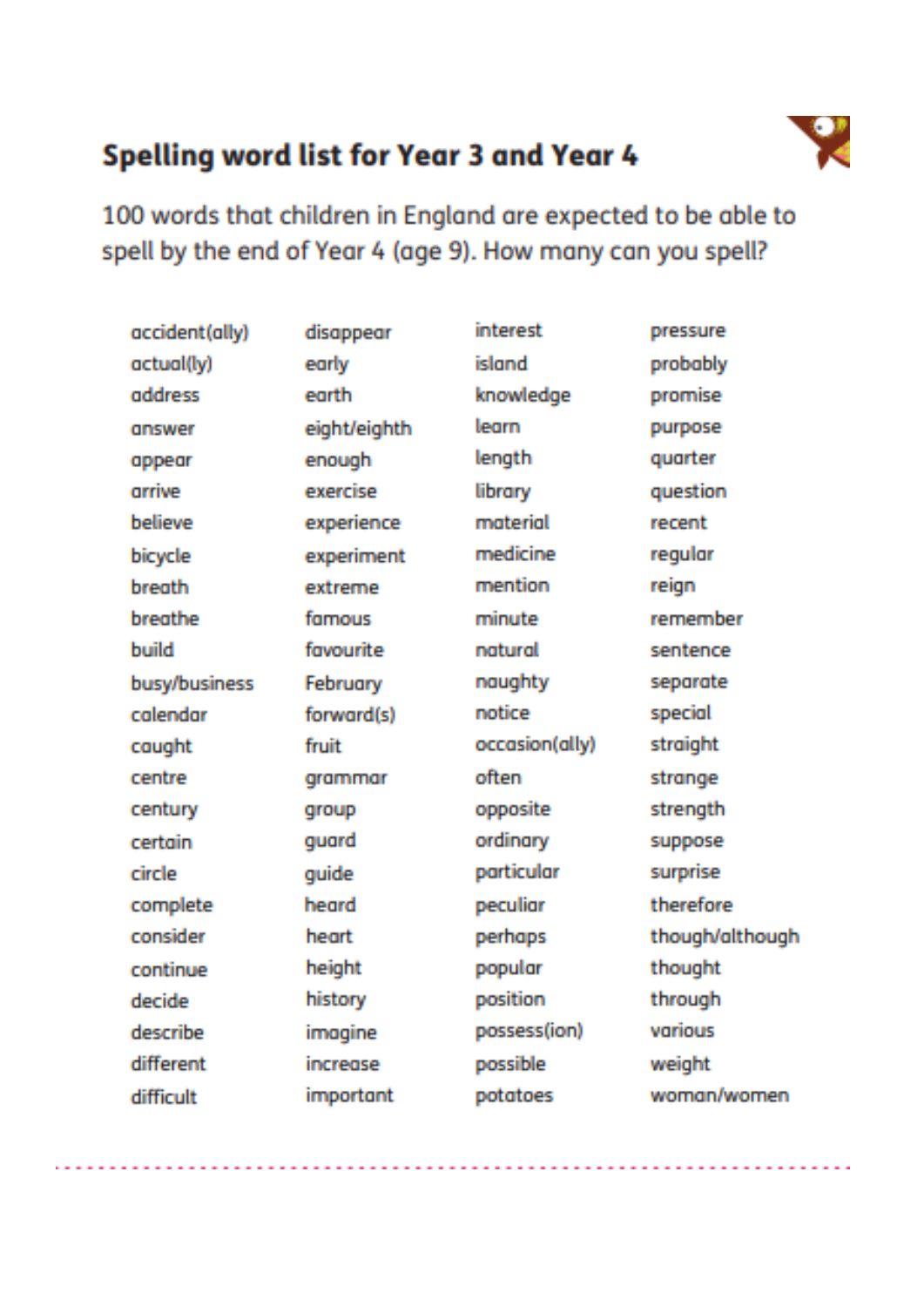# **Spelling word list for Year 5 and Year 6**



and the contract of the contract of the contract of the contract of

100 words that children in England are expected to be able to spell by the end of Year 6 (age 11). How many can you spell?

| accommodate | correspond               | identity      | queue       |
|-------------|--------------------------|---------------|-------------|
| accompany   | criticise (critic + ise) | immediate(ly) | recognise   |
| according   | curiosity                | individual    | recommend   |
| achieve     | definite                 | interfere     | relevant    |
| aggressive  | desperate                | interrupt     | restaurant  |
| amateur     | determined               | language      | rhyme       |
| ancient     | develop                  | leisure       | rhythm      |
| apparent    | dictionary               | lightning     | sacrifice   |
| appreciate  | disastrous               | marvellous    | secretary   |
| attached    | embarrass                | mischievous   | shoulder    |
| available   | environment              | muscle        | signature   |
| average     | equip (-ped, -ment)      | necessary     | sincere(ly) |
| awkward     | especially               | neighbour     | soldier     |
| bargain     | exaggerate               | nuisance      | stomach     |
| bruise      | excellent                | occupy        | sufficient  |
| category    | existence                | oacur         | suggest     |
| cemetery    | explanation              | opportunity   | symbol      |
| committee   | familiar                 | parliament    | system      |
| communicate | foreign                  | persuade      | temperature |
| community   | forty                    | physical      | thorough    |
| competition | frequently               | prejudice     | twelfth     |
| conscience  | government               | privilege     | variety     |
| conscious   | guarantee                | profession    | vegetable   |
| controversy | harass                   | programme     | vehicle     |
| convenience | hindrance                | pronunciation | yacht       |
|             |                          |               |             |

and the contract of the contract of the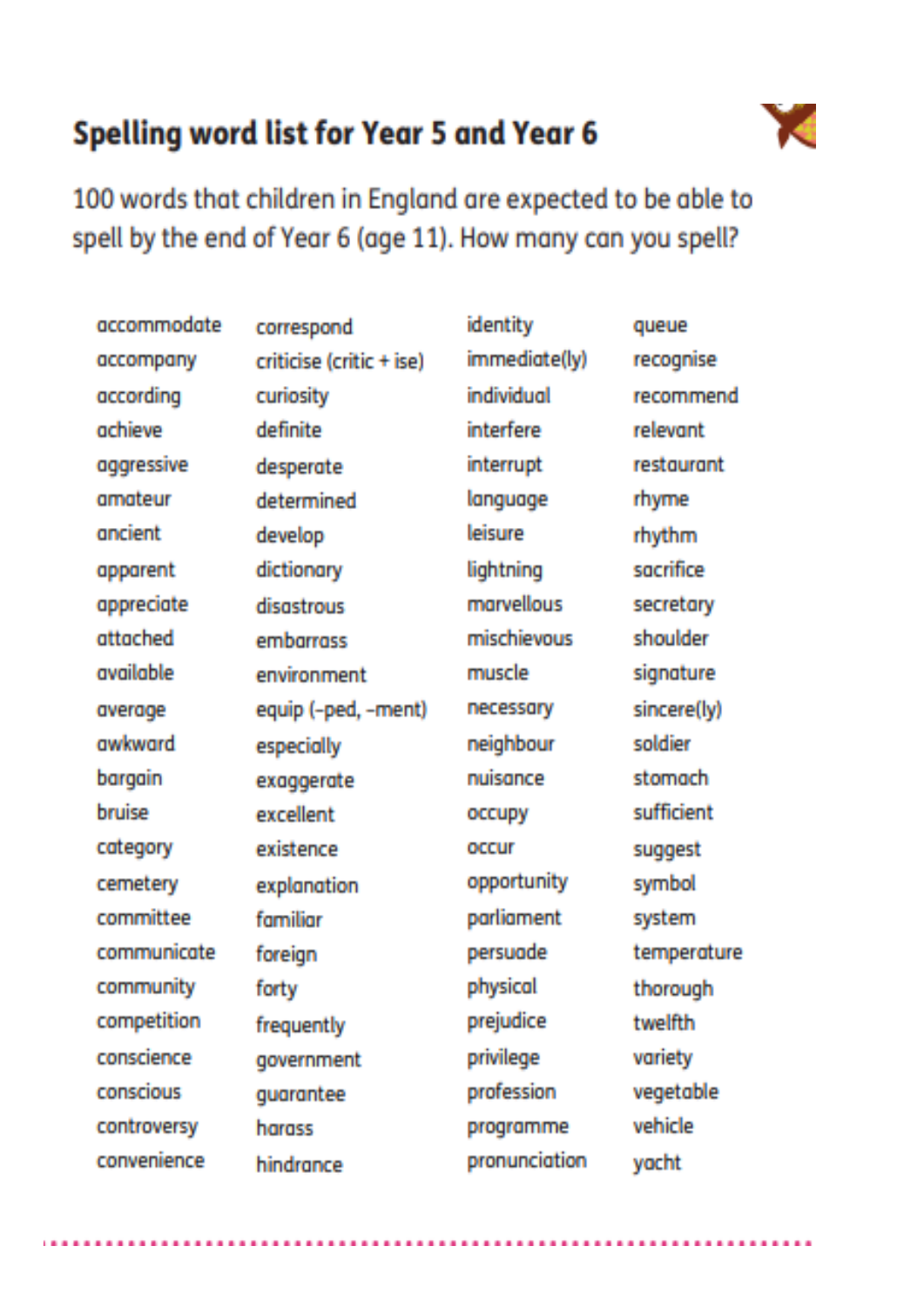| <b>Year Six Reading List</b>      |                                              |
|-----------------------------------|----------------------------------------------|
| Books by Eva Ibbotson             | Lion Boy - Zizou Corder                      |
| The Star of Kazan                 | Skellig - David Almond                       |
| Journey to the River Sea          | Pig -Heart Boy - Malorie Blackman            |
| Magic Flutes                      | Silverfin - Charlie Higson                   |
| My Story - Historical Fiction     | Stormbreaker - Anthony Horowitz              |
| Pompeii                           | Orange's in No Man's Land - Elizabeth Laird  |
| Blitz                             | Thief - Malorie Blackman                     |
| D-Day                             | The Wolves of Willoughby Chase - Joan Aitken |
| <b>Viking Blood</b>               | The Great Elephant Chase - Gillian Cross     |
| <b>Battle of Britain</b>          | Mrs. Frisby and the Rats of Nimh -           |
|                                   | The Northen Lights Trilogy - Phillip Pullman |
| Michael Morpurgo                  | Holes - Louis Sachar                         |
| Private Peaceful                  | Granny - Anthony Horowitz                    |
| War Horse                         | Artemis Fowl- Eoin Colfer                    |
| Twist of Gold                     | Kite Rider - Geraldine McCaughrean           |
| From Hereabout Hill               |                                              |
|                                   | Marianne Dreams by Catherine Storr           |
| Alone on a Wide, Wide Sea         | The Worlds of Chrestomanci (Series) -Diana   |
|                                   | Wynne Jones                                  |
| <b>Roald Dahl</b>                 | Mortal Engines - Philip Reeve                |
| Boy                               | Diamonds of Drury Lane - Julia Golding       |
| Danny the Champion of the World   | Frozen in Time - Ali Sparkes                 |
| Going Solo                        | Johnnie's Blitz- Bernard Ashley              |
|                                   | Hacker- Malorie Blackman                     |
| <b>Mixed Fiction</b>              | The Valley of Secrets- Charmian Hussey       |
| The Crow-Starver -Dick-King Smith | Time Rider- Alex Scarrow                     |
| Once b- Morris Gleitzman          |                                              |
| Inkheart -Cornelia Funke          |                                              |
| The Dark is Rising -Susan Cooper  |                                              |
| Blitzcat-Robert Westall           |                                              |
| Wolf Brother - Michelle Paver     |                                              |
|                                   |                                              |

| <b>Classic Stories</b>                | <b>Challenging Reads</b>                 |
|---------------------------------------|------------------------------------------|
| The Silver Sword - Ian Serrallier     | Little Women - Louisa Alcott             |
| Carrie's War - Nina Bawden            | Treasure Island - Robert Louis Stevenson |
| Anne of Green Gables - L.M.Montgomery | Wilderness - Roddy Doyle                 |
| Ballet Shoes -Noel Streatfield        | Flambards - K.M. Peyton                  |
| What Katy Did - Susan Coolidge        | Eagle of the Ninth - Rosemary Sutcliffe  |
| Goodnight Mr. Tom - Michelle Magorian | The Machine Gunners - by Robert Westall  |
| The Borrowers - Mary Norton           | The Hobbit -J.R. Tolkein                 |
| Black Beauty - Anna Sewell            | The Wind Singer - William Nicholson      |
| King Arthur- Roger Lancelyn Green     | Oliver Twist - Charles Dickens           |
| Swallows and Amazons- Arthur Ransome  | I am David- Anne Holm                    |